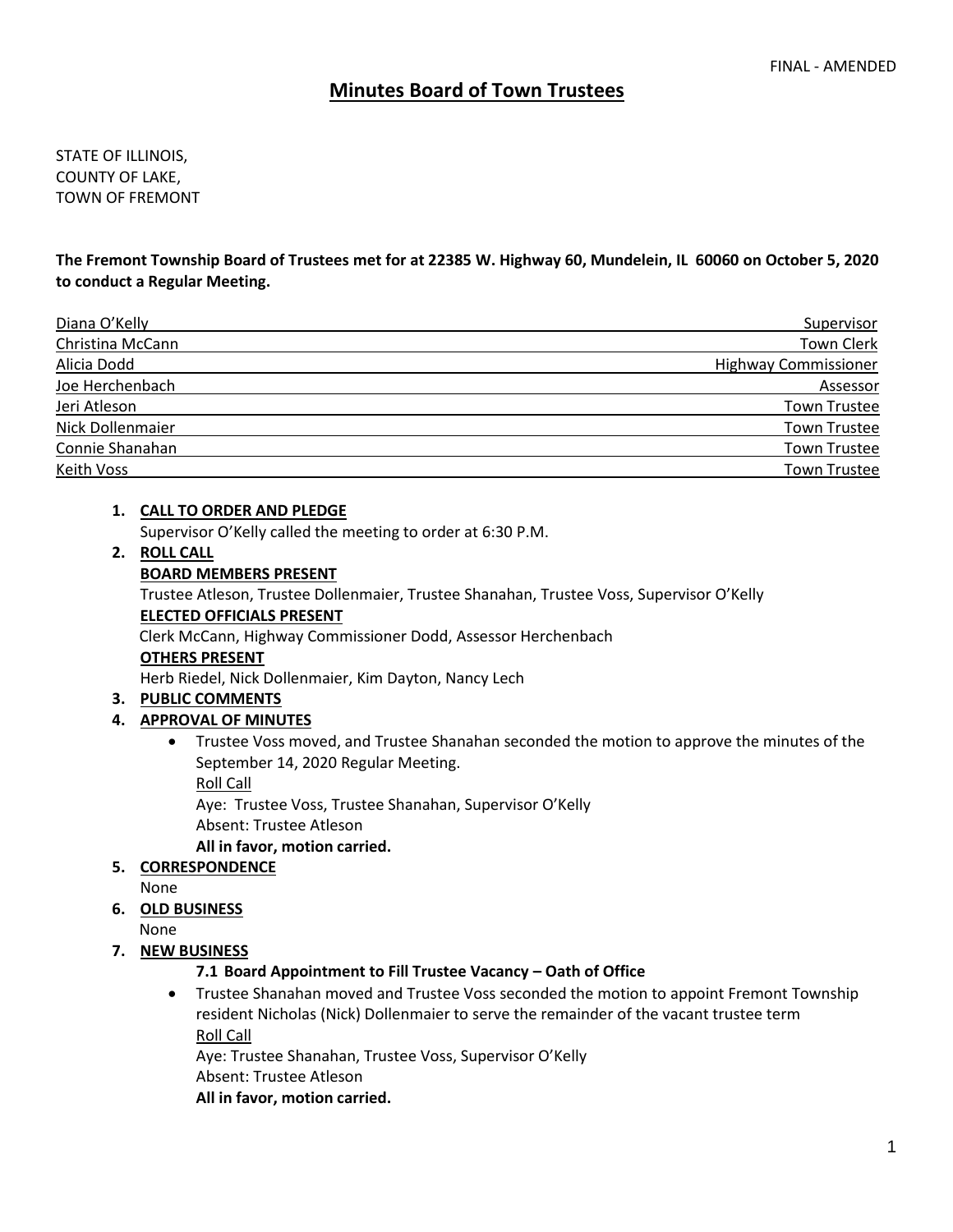Mr. Dollenmaier was sworn-in by Clerk McCann and joined the Board of Trustees.

## **7.2 2021 Compensation Ordinance No. 279**

• Trustee Voss moved and Trustee Shanahan seconded the motion to amend the 2021 Compensation Ordinance No. 279 to include health, dental, vision and life insurance. Roll Call

Aye: Trustee Atleson, Trustee Dollenmaier, Trustee Shanahan, Trustee Voss, Supervisor O'Kelly All in favor, motion carried.

### **7.3 Health Dental and Vision Insurance Renewal**

• Trustee Voss moved and Trustee Shanahan seconded the motion to renew health insurance plan with Blue Cross/blue Shield and dental and vision insurance plans with designated partners. Roll Call

Aye: Trustee Atleson, Trustee Dollenmaier, Trustee Shanahan, Trustee Voss, Supervisor O'Kelly All in Favor, motion carried.

## **7.4 FY 2020/2021 Levy/Budget Planning Discussion**

### **Parks and Facilities Report**

Operations and Parks Manager Herb Riedel reported the following evaluation of township facilities:

|   | <b>Admin Facility</b>                                 | Grade |
|---|-------------------------------------------------------|-------|
|   | Parking Lot (Re Paved in 2019)                        | A     |
|   | Sidewalks (Epoxy Coated in 2019-2020)                 | D     |
| ٠ | Doors & Windows                                       | C     |
|   | Roof (2017)                                           | A     |
|   | <b>HVAC</b>                                           | ok    |
|   | Landscaping                                           | C     |
|   | Well (Chlorinated in 2019)                            | ok    |
|   | Septic (Tank Pumped in 2019)                          | ok    |
|   | <b>Original Highway Facility</b>                      | Grade |
|   | Parking Lot (Re Paved in 2018)                        | B     |
|   | Doors & Windows                                       | C     |
|   | Roof                                                  | B     |
|   | <b>HVAC</b>                                           | ok    |
|   | Well (New Pump in 2020)                               | A     |
| ٠ | Septic (Tank Pumped in 2020)                          | ok    |
|   | <b>Actual Building Structure</b>                      | D     |
|   | <b>Behm Park Facility</b>                             | Grade |
|   | Pole Barn (Cold Storage)                              | A     |
|   | Pole Barn (Maintenance Area & Heated Storage)         | A     |
|   | Parking Lot (Last crack filled & seal coated in 2019) | B     |
| ٠ | Paved Walking Paths (Installed in 2009)               | B     |
| ٠ | Paved Walking Paths (Installed in 2019)               | A     |
|   | <b>Playing Fields</b>                                 | B     |
|   | Playground                                            | A     |
|   | <b>Pickle Ball Courts</b>                             | B     |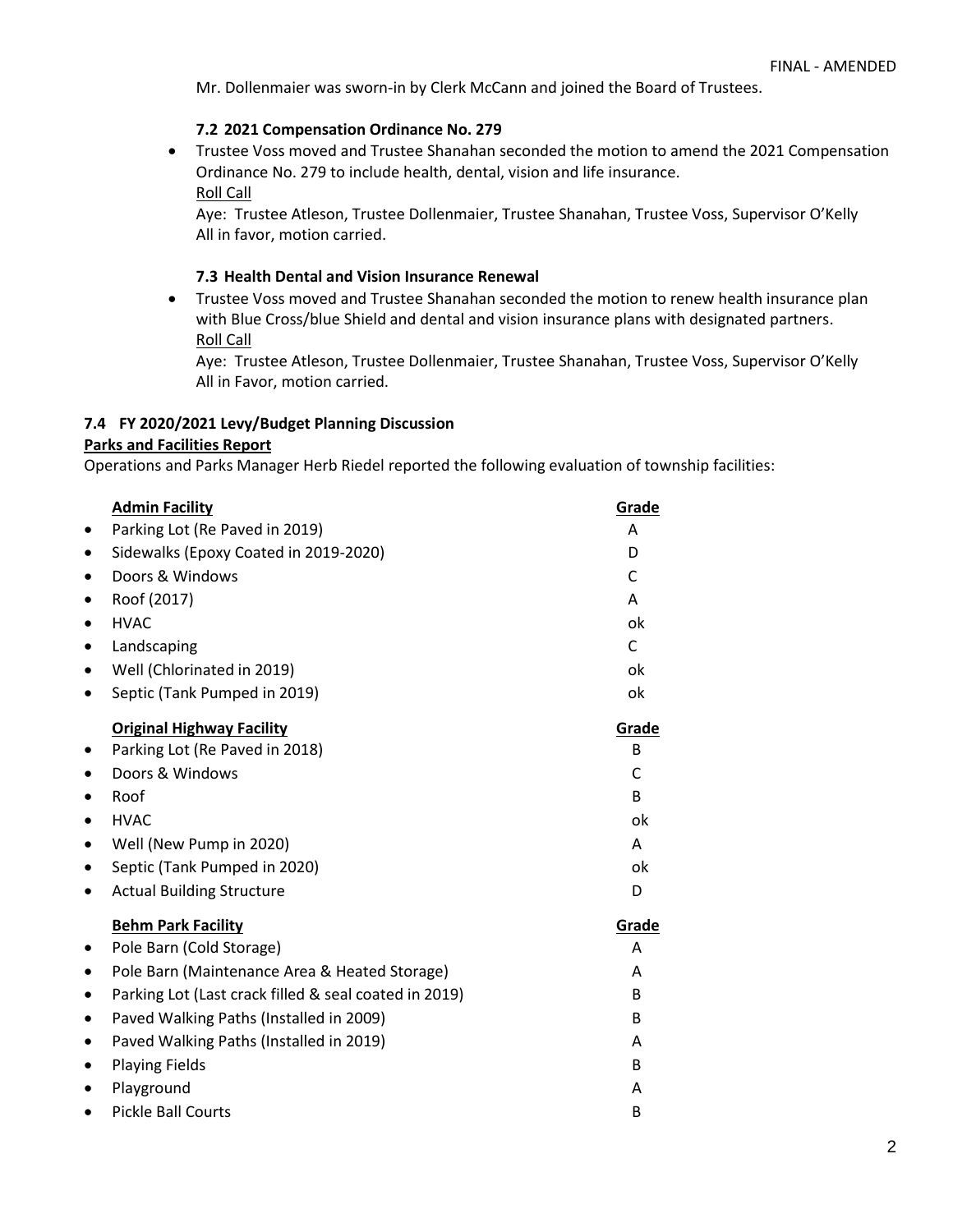| $\bullet$ | <b>Chain Link Fencing</b>    | в  |
|-----------|------------------------------|----|
| $\bullet$ | <b>Irrigation System</b>     | в  |
| $\bullet$ | <b>Entrance Gate</b>         | А  |
| $\bullet$ | Scoreboards                  | Α  |
| $\bullet$ | Restroom                     | в  |
| $\bullet$ | Septic (Tank Pumped in 2019) | ok |

# **Ivanhoe Community Club Park Grade Grade**

|           | Parking Lot              | A     |
|-----------|--------------------------|-------|
| ٠         | <b>Playing Field</b>     | C     |
|           | Chain Link Fencing       | D     |
|           | <b>Irrigation System</b> | B     |
| ٠         | <b>Entrance Gate</b>     | B     |
| $\bullet$ | Scoreboard               | A     |
|           | <b>Parks Equipment</b>   | Grade |
|           | 1995 Bunk Rake           | C     |
|           | 2009 Mower               | C     |
|           | 2010 Tractor             | A     |
| $\bullet$ | 2010 Fertilizer Spreader | D     |
|           | 2011 Enclosed Trailer    | C     |
| $\bullet$ | 2013 Gator               | B     |
|           | 2014 Mower               | B     |
| $\bullet$ | 2014 Topdresser          | A     |
| $\bullet$ | 2014 Trailer             | B     |
| ٠         | 2015 Ford Truck          | B     |
| ٠         | 2018 Cat Track Machine   | A     |
| $\bullet$ | 2019 Aerovator           | A     |
|           | 2020 Roll Off Body       | A     |
|           | 2020 Pro Gator           | Α     |
|           |                          |       |

• 2020 Mower A

### **2021 Projects**

- Dugout Areas for Multi-Purpose Field
- Fencing Repair/Replacement at Ivanhoe Field

### **Highway Commissioner Budget Report**

Highway Commissioner Alicia Dodd reported the following projects are planned for FY 2021/2022:

- \$400,000 Steeplechase/hickory Paving
- \$150,000 Next truck replacement circa fall 2021-spring 2022
- \$150,000 Saving for Sylvan Dam Replacement
- \$60,000 Directional boring on Forest Lane
- \$2-300,000 for Paving work TBD early 2021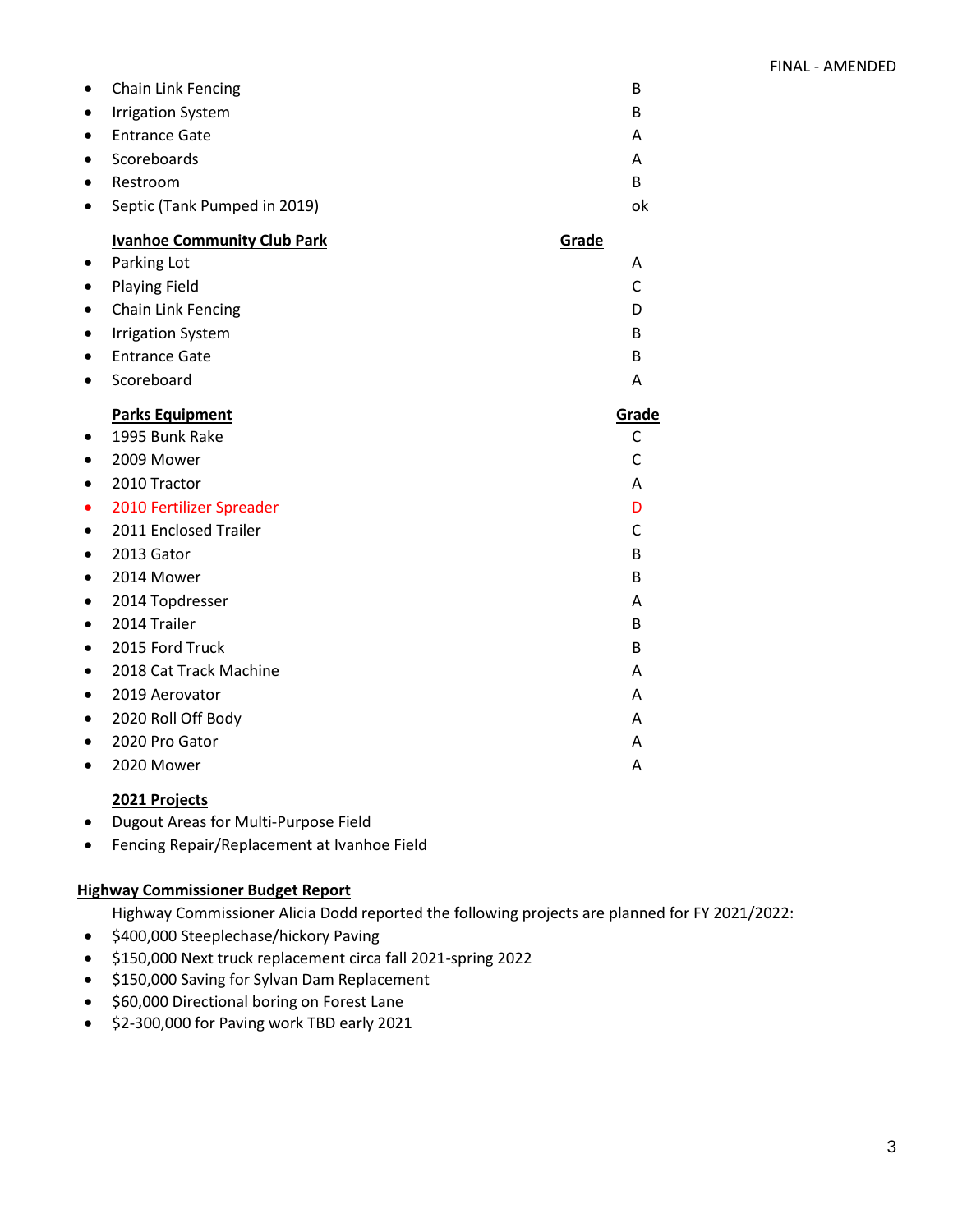### **8. PARKS REPORT**

Parks Manager Herb Riedel Submitted the Following Report:

- Had the Irrigation Well at Behm Park tested since it is now 12 years old. The inspection was performed by MCR Well & Pump. Results showed that the well is starting to show some deterioration. GPM was fine but pressure was down approx. 25p.s.i. Will most likely have the well inspected again at this time next year to monitor.
- Lower sidewalks were completely repaired by TSR coating. The upper sidewalks are scheduled for repair on 10/2 & 10/3. There is no guarantee that the cracks will not return.
- Met with Joe from Canyon Contracting to discuss the drainage project for the pickle ball court area and the proposed dug out area of the multi-purpose field. Pending board approval, this job will be slated to be started and completed in mid- late Oct.
- Met with Brent from Advanced Turf to discuss the addition of material and grading on the large baseball field at Behm. Pending Board approval, this job is also slated for mid - late Oct.
- User group use at Ivanhoe Field is done for the season. Parks staff has begun fall operations to prep park for winter.
- Baseball at Behm goes until Oct 18th, while soccer and football have scheduled plans until the beginning of Nov.
- Pickle ball nets, windscreens and restroom will remain open if weather allows.
- The "Crossings of Mundelein" development is well underway to the north of Ivanhoe Club Park. I have been in contact with the Planning manager to follow up that our ditch line will be repaired to allow better drainage. He assures me that it will be.

### **8.1 Behm Park Baseball Field Renovation**

• Trustee Shanahan moved and Trustee Voss seconded the motion to accept a quote from Advanced Turf Solutions for \$19,311.12 to completely renovate the clay area of the large baseball field at Behm Park.

Discussion

Riedel reported the field has not undergone any repairs since 2009. Advanced Turf will deliver the materials, laser grade the infield and provide 6 truckloads of Red Hop infield mix for rough grading by township parks crew. ATS will assist Fremont Township crews in placing preliminary grade stakes to assist in placement and rough grading of Red Hop. ATS will then laser grade and roll infield surface to create positive surface drainage (Roller provided by township) and provide Pro Choice Red Top dressing for township to apply. Riedel added that all the fields need to be analyzed because they are all close to needing repairs or rebuilt.

Roll Call

Trustee Atleson, Trustee Dollenmaier, Trustee Shanahan, Trustee Voss, Supervisor O'Kelly All in favor, motion carried.

### **8.2 Pickleball Court Drainage Quote**

• Trustee Shanahan moved and Trustee Voss seconded the motion to accept a quote from Canyon Contracting in the amount of \$9,400.00 to install drainage pipe and alleviate water issues under the pickleball courts and to provide drainage for the multi-purpose field dugouts. **Discussion** 

Riedel said the quote is a safeguard in case the park's crew cannot do the work due to weather issues on October 22<sup>nd</sup>, 23<sup>rd</sup> and 26<sup>th</sup>.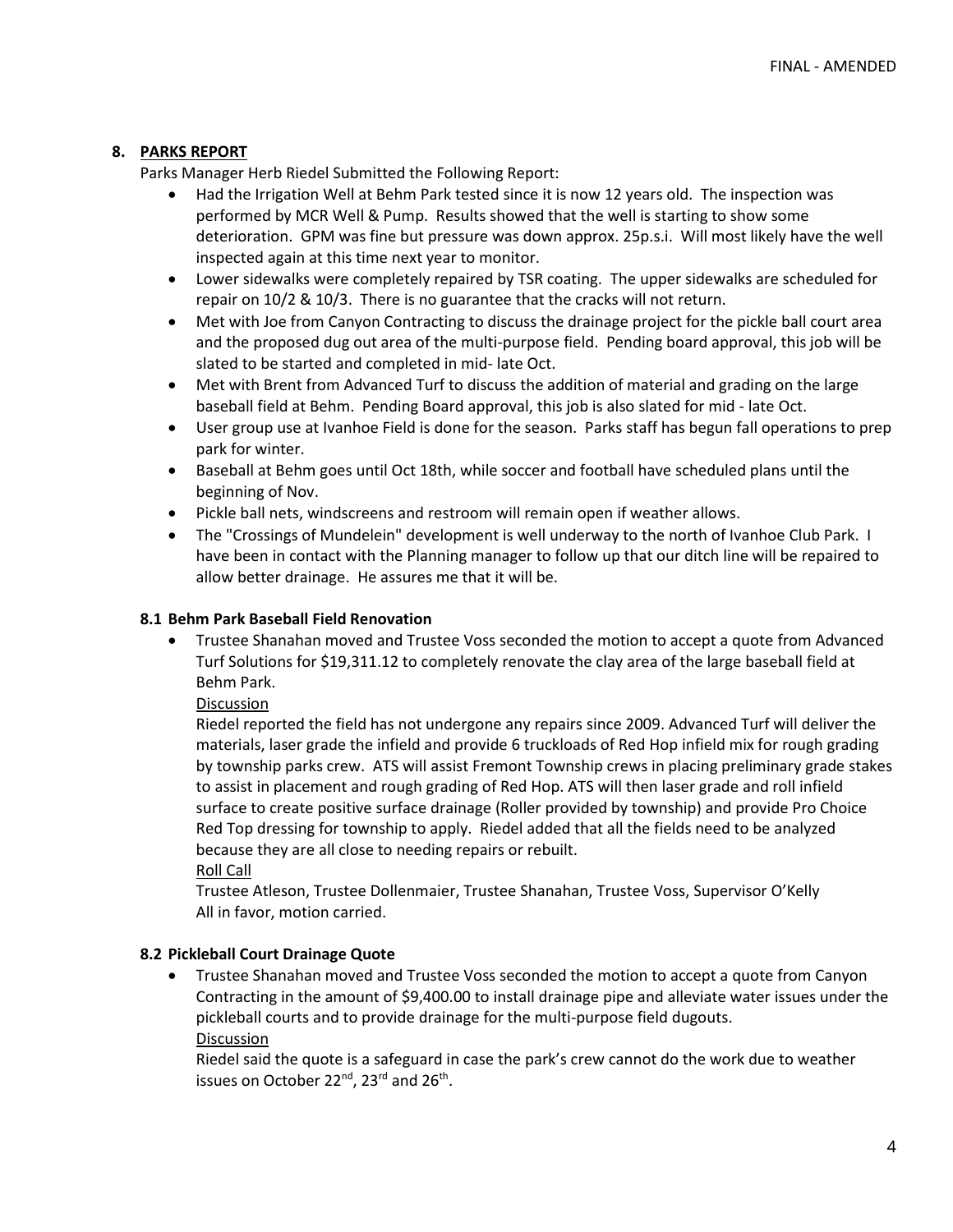Roll Call

Trustee Atleson, Trustee Dollenmaier, Trustee Shanahan, Trustee Voss, Supervisor O'Kelly All in favor, motion carried.

# **9. CERT REPORT**

Supervisor O'Kelly reported CERT Committee Chairs will meet this week to discuss the team's direction.

# **10. COMMUNITY GARDEN REPORT**

Hwy. Commissioner Alicia Dodd submitted the following Report:

- Hosted a gathering for Gardeners of Lake County wonderful day 20+ visitors attended
- Will be harvesting from the garden for another month

# **11. ELECTED OFFICIALS' REPORT**

## **Assessor**

Assessor Joe Herchenbach submitted the following report:

- We are solidly through most of this year's assessment appeals
- Certain assessment reductions have been justified
- Office staff is healthy and assisting residents by appointment only

## **Clerk**

Clerk McCann Reported the Following:

## FOIA

• Request from Groot for electronic copy of each sealed proposal that was received from each waste hauler for the solid waste and recycling services RFP issued in October of 2019.

# 2020 General Election

- October 6 is the last day to register with a Deputy Registrar at the township
- Early Voting begins at Twp. on October 19 and ends Nov. 1
- Hours for Early Voting and Election Day voting are posted on both doors as required
- Election officials will pick up Ballot on Thursday and Friday prior to the election

# 2021 Consolidated Election

• Nominating petition packets for township offices are available for candidates at my office

# **Highway Commissioner**

Highway Commissioner Dodd reported the following:

- Applied for SIRF grant for \$50, 000.00 for drainage improvements on Forest/Fairview
- Applied for WMB grant for \$4,000,00 to create drainage swale for stormwater mitigation between Harvard And Village Green
- Working on repairing concrete curb ribbon in Steeplechase sub in prep for paving
- Started work on an additional section of Westshore Creek along Trinity Rd
- Attended West Shoreland HOA meeting
- Looking into getting quotes for a new F150 using the F250 as a trade in
- Interviewing potential attorneys to work with as some of the issues arising are very specific and may require counsel from an attorney well versed in township law

# **Supervisor**

Supervisor O'Kelly reported the following:

- Met with Chris Kocinski regarding SHIP Program beginning October 19 and how best to administer it
- Attended Lake County Housing Authority meeting
- Attended Supervisor's meeting regarding PADS
- The paper newsletter is at the printer and will be mailed to residents soon